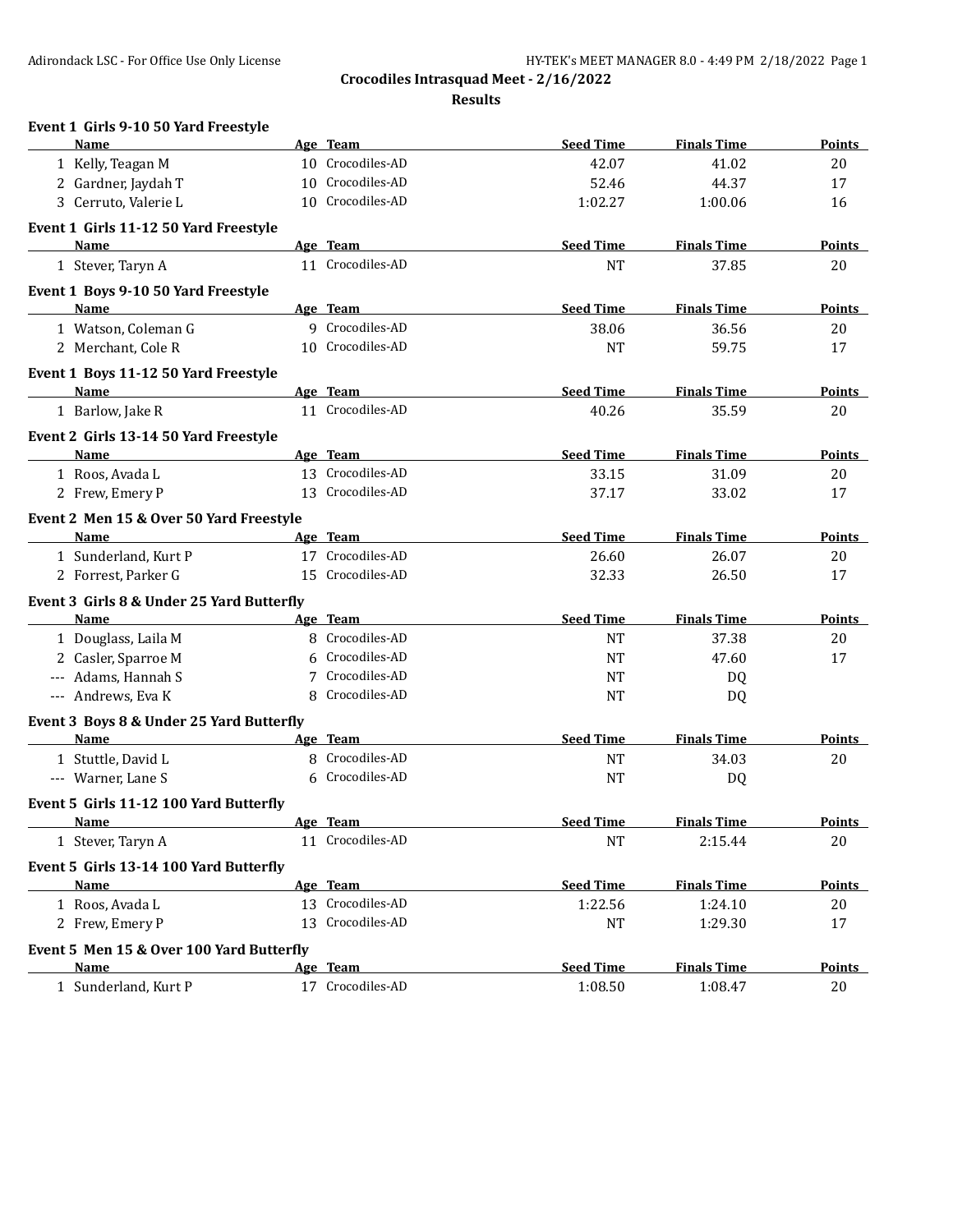**Crocodiles Intrasquad Meet - 2/16/2022**

**Results**

| Event 7 Girls 8 & Under 25 Yard Backstroke      |          |                  |                  |                    |               |
|-------------------------------------------------|----------|------------------|------------------|--------------------|---------------|
| Name                                            |          | Age Team         | <b>Seed Time</b> | <b>Finals Time</b> | Points        |
| 1 Adams, Hannah S                               |          | 7 Crocodiles-AD  | <b>NT</b>        | 25.30              | 20            |
| 2 Andrews, Eva K                                | 8        | Crocodiles-AD    | 26.83            | 25.84              | 17            |
| 3 Douglass, Laila M                             | 8        | Crocodiles-AD    | 30.34            | 28.50              | 16            |
| 4 Zelezny, Ava S                                | 6        | Crocodiles-AD    | <b>NT</b>        | 37.94              | 15            |
| 5 Casler, Sparroe M                             | 6        | Crocodiles-AD    | 41.17            | 43.88              | 14            |
| Event 7 Boys 8 & Under 25 Yard Backstroke       |          |                  |                  |                    |               |
| Name                                            | Age Team |                  | <b>Seed Time</b> | <b>Finals Time</b> | Points        |
| --- Warner, Lane S                              |          | 6 Crocodiles-AD  | 46.13            | DQ                 |               |
| Event 8 Girls 10 & Under 50 Yard Backstroke     |          |                  |                  |                    |               |
| <b>Name</b>                                     |          | Age Team         | <b>Seed Time</b> | <b>Finals Time</b> | <b>Points</b> |
| 1 Cerruto, Valerie L                            |          | 10 Crocodiles-AD | 1:05.41          | 53.17              | 20            |
| Event 9 Girls 10 & Under 100 Yard Backstroke    |          |                  |                  |                    |               |
| <b>Name</b>                                     |          | Age Team         | <b>Seed Time</b> | <b>Finals Time</b> | Points        |
| 1 Kelly, Teagan M                               |          | 10 Crocodiles-AD | <b>NT</b>        | 1:45.87            | 20            |
| Event 9 Boys 11-12 100 Yard Backstroke          |          |                  |                  |                    |               |
| Name                                            |          | Age Team         | <b>Seed Time</b> | <b>Finals Time</b> | <b>Points</b> |
| 1 Barlow, Jake R                                |          | 11 Crocodiles-AD | <b>NT</b>        | 1:32.42            | 20            |
| Event 9 Men 15 & Over 100 Yard Backstroke       |          |                  |                  |                    |               |
| Name                                            |          | Age Team         | <b>Seed Time</b> | <b>Finals Time</b> | Points        |
| 1 Forrest, Parker G                             |          | 15 Crocodiles-AD | <b>NT</b>        | 1:24.80            | 20            |
| Event 10 Men 15 & Over 200 Yard Backstroke      |          |                  |                  |                    |               |
| Name                                            | Age Team |                  | <b>Seed Time</b> | <b>Finals Time</b> | <b>Points</b> |
| 1 Sunderland, Kurt P                            |          | 17 Crocodiles-AD | 2:33.41          | 2:35.76            | 20            |
| Event 11 Girls 8 & Under 25 Yard Breaststroke   |          |                  |                  |                    |               |
| Name                                            |          | Age Team         | <b>Seed Time</b> | <b>Finals Time</b> | Points        |
| 1 Andrews, Eva K                                |          | 8 Crocodiles-AD  | <b>NT</b>        | 36.68              | 20            |
| 2 Adams, Hannah S                               |          | 7 Crocodiles-AD  | <b>NT</b>        | 40.67              | 17            |
| 3 Douglass, Laila M                             | 8        | Crocodiles-AD    | <b>NT</b>        | 44.03              | 16            |
| --- Casler, Sparroe M                           | 6        | Crocodiles-AD    | <b>NT</b>        | DQ                 |               |
| --- Zelezny, Ava S                              |          | 6 Crocodiles-AD  | <b>NT</b>        | DQ                 |               |
| Event 11 Boys 8 & Under 25 Yard Breaststroke    |          |                  |                  |                    |               |
| Name                                            |          | Age Team         | <b>Seed Time</b> | <b>Finals Time</b> | Points        |
| --- Warner, Lane S                              |          | 6 Crocodiles-AD  | <b>NT</b>        | DQ                 |               |
| Event 12 Girls 9-10 50 Yard Breaststroke        |          |                  |                  |                    |               |
| <b>Name</b>                                     |          | Age Team         | <b>Seed Time</b> | <b>Finals Time</b> | <b>Points</b> |
| 1 Kelly, Teagan M                               |          | 10 Crocodiles-AD | 58.82            | 59.12              | 20            |
| --- Cerruto, Valerie L                          |          | 10 Crocodiles-AD | <b>NT</b>        | DQ                 |               |
| Event 12 Boys 9-10 50 Yard Breaststroke         |          |                  |                  |                    |               |
| Name                                            |          | Age Team         | <b>Seed Time</b> | <b>Finals Time</b> | <b>Points</b> |
| 1 Merchant, Cole R                              |          | 10 Crocodiles-AD | 55.00            | 57.42              | 20            |
| Event 13 Girls 10 & Under 100 Yard Breaststroke |          |                  |                  |                    |               |
| Name                                            |          | Age Team         | <b>Seed Time</b> | <b>Finals Time</b> | <b>Points</b> |
| --- Gardner, Jaydah T                           |          | 10 Crocodiles-AD | <b>NT</b>        | DQ                 |               |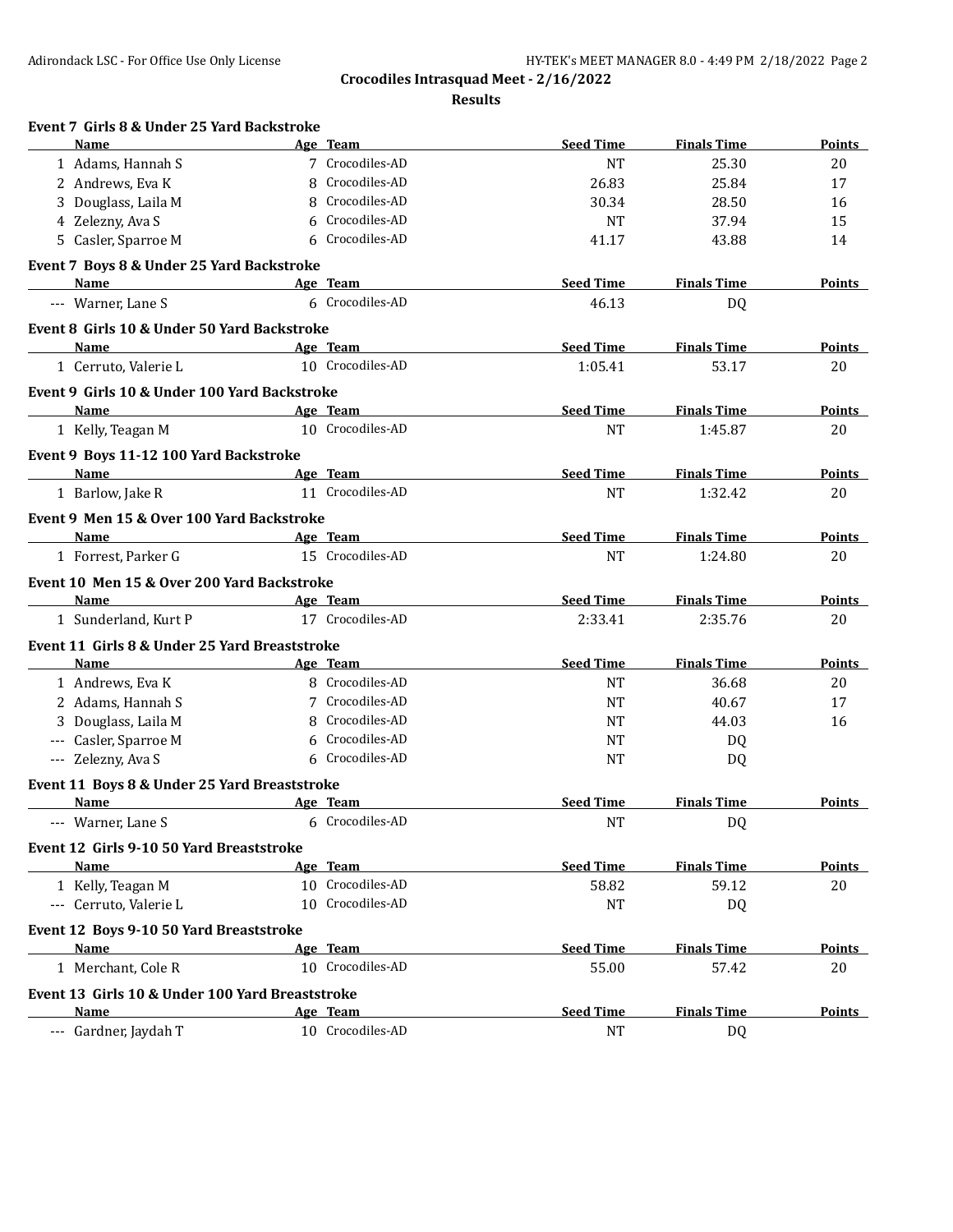**Crocodiles Intrasquad Meet - 2/16/2022**

**Results**

| Event 13 Girls 13-14 100 Yard Breaststroke        |   |                  |                  |                    |               |
|---------------------------------------------------|---|------------------|------------------|--------------------|---------------|
| <b>Name</b>                                       |   | Age Team         | <b>Seed Time</b> | <b>Finals Time</b> | Points        |
| 1 Frew, Emery P                                   |   | 13 Crocodiles-AD | 1:38.09          | 1:35.71            | 20            |
| 2 Roos, Avada L                                   |   | 13 Crocodiles-AD | 1:36.16          | 1:36.24            | 17            |
| Event 13 Boys 10 & Under 100 Yard Breaststroke    |   |                  |                  |                    |               |
| <b>Name</b>                                       |   | Age Team         | <b>Seed Time</b> | <b>Finals Time</b> | <b>Points</b> |
| 1 Watson, Coleman G                               |   | 9 Crocodiles-AD  | <b>NT</b>        | 1:53.20            | 20            |
| Event 13 Boys 11-12 100 Yard Breaststroke         |   |                  |                  |                    |               |
| <b>Name</b>                                       |   | Age Team         | <b>Seed Time</b> | <b>Finals Time</b> | Points        |
| 1 Barlow, Jake R                                  |   | 11 Crocodiles-AD | <b>NT</b>        | 1:44.16            | 20            |
| Event 13 Men 15 & Over 100 Yard Breaststroke      |   |                  |                  |                    |               |
| Name                                              |   | Age Team         | <b>Seed Time</b> | <b>Finals Time</b> | <b>Points</b> |
| 1 Forrest, Parker G                               |   | 15 Crocodiles-AD | 1:20.89          | 1:28.40            | 20            |
| Event 15 Girls 8 & Under 25 Yard Freestyle        |   |                  |                  |                    |               |
| Name                                              |   | Age Team         | <b>Seed Time</b> | <b>Finals Time</b> | <b>Points</b> |
| 1 Adams, Hannah S                                 |   | 7 Crocodiles-AD  | <b>NT</b>        | 24.23              | 20            |
| 2 Andrews, Eva K                                  | 8 | Crocodiles-AD    | 24.40            | 25.15              | 17            |
| 3 Douglass, Laila M                               | 8 | Crocodiles-AD    | 26.95            | 26.36              | 16            |
| 4 Zelezny, Ava S                                  | 6 | Crocodiles-AD    | <b>NT</b>        | 36.25              | 15            |
| 5 Casler, Sparroe M                               | 6 | Crocodiles-AD    | 41.90            | 44.79              | 14            |
| Event 15 Boys 8 & Under 25 Yard Freestyle         |   |                  |                  |                    |               |
| <b>Name</b>                                       |   | Age Team         | <b>Seed Time</b> | <b>Finals Time</b> | <b>Points</b> |
| 1 Warner, Lane S                                  |   | 6 Crocodiles-AD  | 39.32            | 38.94              | 20            |
| Event 16 Girls 10 & Under 100 Yard Freestyle      |   |                  |                  |                    |               |
| <b>Name</b>                                       |   | Age Team         | <b>Seed Time</b> | <b>Finals Time</b> | Points        |
| 1 Gardner, Jaydah T                               |   | 10 Crocodiles-AD | <b>NT</b>        | 1:49.72            | 20            |
| 2 Cerruto, Valerie L                              |   | 10 Crocodiles-AD | <b>NT</b>        | 2:07.22            | 17            |
| --- Kelly, Teagan M                               |   | 10 Crocodiles-AD | 1:40.64          | DQ                 |               |
| Event 16 Girls 11-12 100 Yard Freestyle           |   |                  |                  |                    |               |
| <b>Name</b>                                       |   | Age Team         | <b>Seed Time</b> | <b>Finals Time</b> | Points        |
| 1 Stever, Taryn A                                 |   | 11 Crocodiles-AD | 1:38.35          | 1:36.34            | 20            |
| Event 16 Boys 10 & Under 100 Yard Freestyle       |   |                  |                  |                    |               |
| Name                                              |   | Age Team         | <b>Seed Time</b> | <b>Finals Time</b> | Points        |
| 1 Watson, Coleman G                               |   | 9 Crocodiles-AD  | 1:28.82          | 1:24.82            | 20            |
| 2 Merchant, Cole R                                |   | 10 Crocodiles-AD | 1:46.21          | 2:10.21            | 17            |
|                                                   |   |                  |                  |                    |               |
| Event 17 Men 15 & Over 100 Yard Freestyle<br>Name |   | Age Team         | <b>Seed Time</b> | <b>Finals Time</b> | <b>Points</b> |
| 1 Sunderland, Kurt P                              |   | 17 Crocodiles-AD | 58.39            | 1:04.70            | 20            |
| 2 Forrest, Parker G                               |   | 15 Crocodiles-AD | <b>NT</b>        | 1:05.02            | 17            |
|                                                   |   |                  |                  |                    |               |
| Event 18 Boys 11-12 200 Yard Freestyle            |   |                  |                  |                    |               |
| <b>Name</b>                                       |   | Age Team         | <b>Seed Time</b> | <b>Finals Time</b> | <b>Points</b> |
| 1 Barlow, Jake R                                  |   | 11 Crocodiles-AD | 3:32.39          | 2:47.84            | 20            |
| <b>Event 19 Girls 9-10 100 Yard IM</b>            |   |                  |                  |                    |               |
| Name                                              |   | Age Team         | <b>Seed Time</b> | <b>Finals Time</b> | <b>Points</b> |
| --- Gardner, Jaydah T                             |   | 10 Crocodiles-AD | 2:06.53          | DQ                 |               |